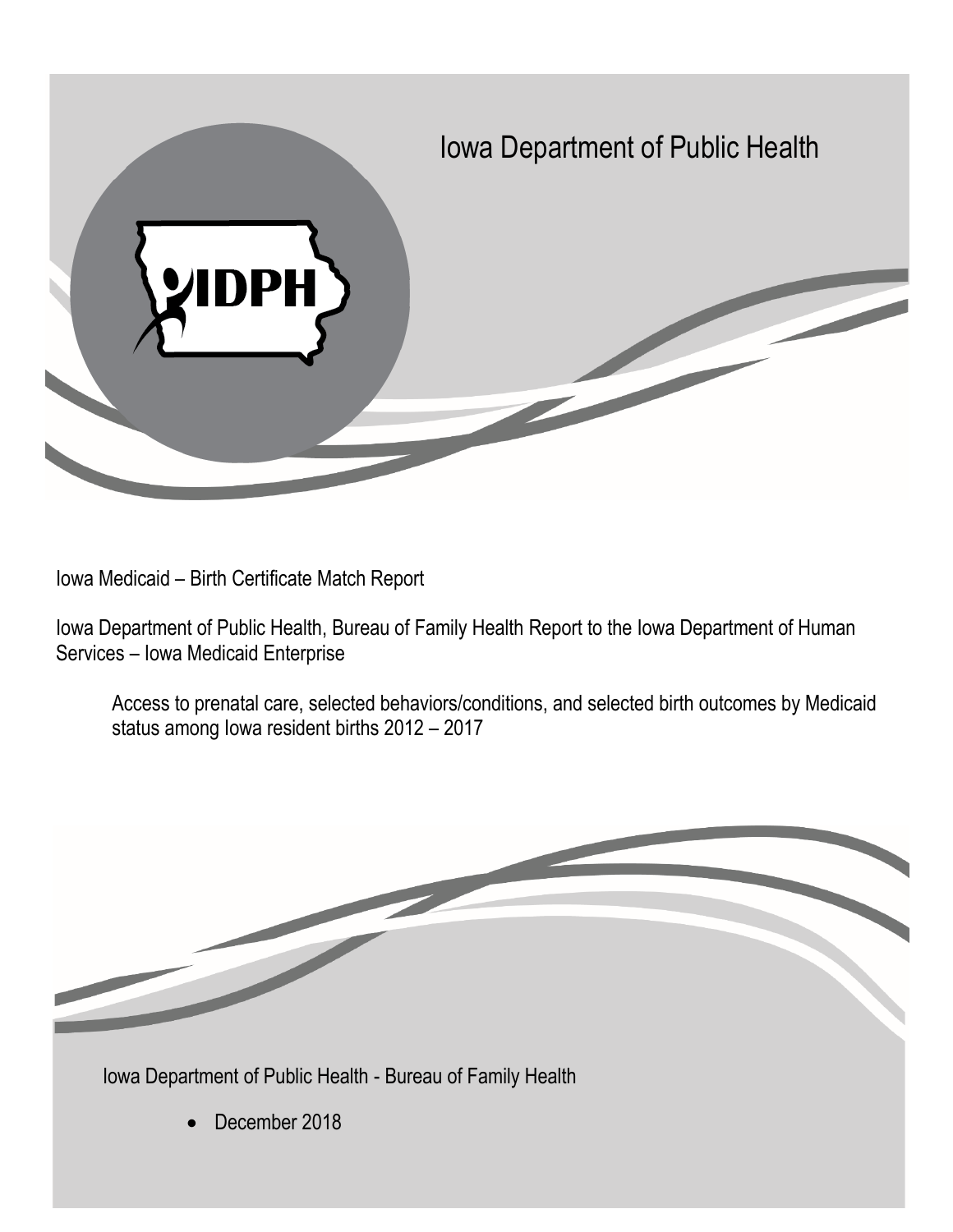Table of Contents

<span id="page-1-2"></span><span id="page-1-1"></span><span id="page-1-0"></span>

|                                                                                                                                                                           | Name | Page |
|---------------------------------------------------------------------------------------------------------------------------------------------------------------------------|------|------|
|                                                                                                                                                                           |      |      |
| $\mathfrak{S}$<br>Introduction                                                                                                                                            |      |      |
| Table 1. Number of resident births by Medicaid status and State Total, 2012 - 2017, Iowa resident<br>4                                                                    |      |      |
| births                                                                                                                                                                    |      |      |
| Table 2. Number and percent of women who initiated prenatal care during their first trimester by<br>4<br>Medicaid status and State Total, 2012-2017, Iowa resident births |      |      |
| Table 3. Number and percent of women who were reported to have gestational diabetes, by Medicaid                                                                          |      |      |
| 4<br>status and State Total, 2012-2017, Iowa resident births                                                                                                              |      |      |
| Table 4. Number and percent of women who reported 3rd trimester smoking by Medicaid status and<br>5                                                                       |      |      |
| State Total, 2012-2017, Iowa resident births                                                                                                                              |      |      |
| Table 5. Number and percent of women breastfeeding at hospital discharge by Medicaid status and<br>5                                                                      |      |      |
| State Total, 2012-2017 Iowa resident births                                                                                                                               |      |      |
| Table 6. Number and percent of low birth weight infants by Medicaid status and State Total, 2012-<br>5                                                                    |      |      |
| 2017, Iowa resident births                                                                                                                                                |      |      |
| Table 7. Number and percent of very low birth weight infants by Medicaid status and State Total,<br>6                                                                     |      |      |
| 2012-2017, lowa resident births                                                                                                                                           |      |      |
| Table 8. Number and percent of pre-term infants by Medicaid status and State Total, 2012-2017,<br>6                                                                       |      |      |
| lowa resident births                                                                                                                                                      |      |      |
| Table 9. Number and percent of repeat pre-term births by Medicaid status and State Total, 2012-<br>6<br>2017, Iowa resident births                                        |      |      |
| Table 10. Number and percent of infants admitted to the neonatal intensive care unit by Medicaid                                                                          |      |      |
| $\overline{7}$<br>status and State Total, 2012-2017, Iowa resident births                                                                                                 |      |      |
| Table 11. Number and percent of women who were underweight based on pre-pregnancy BMI by                                                                                  |      |      |
| $\overline{7}$<br>Medicaid status and State Total, 2012-2017, Iowa resident births                                                                                        |      |      |
| Table 12. Number and percent of women who were overweight based on pre-pregnancy BMI by<br>$\overline{7}$                                                                 |      |      |
| Medicaid status and State Total, 2012-2017, lowa resident births                                                                                                          |      |      |
| Table 13. Number and percent of women who were obese based on pre-pregnancy BMI by Medicaid<br>8                                                                          |      |      |
| status and State Total, 2012-2017, Iowa resident births                                                                                                                   |      |      |
| Table 14. Number and percent of women who were extremely obese based on pre-pregnancy BMI by<br>8                                                                         |      |      |
| Medicaid status and State Total, 2012-2017, Iowa resident births                                                                                                          |      |      |
| Figure 1. Percent cesarean deliveries by a woman's pre-pregnancy BMI compared to the percent of<br>8                                                                      |      |      |
| cesarean deliveries overall, calendar year 2017, Iowa resident births                                                                                                     |      |      |
| Table 15. Number and percent of deliveries by C-section overall, primary C-section, C-section without                                                                     |      |      |
| a trial of labor, and C-sections among low risk women among Medicaid reimbursed deliveries, 2012-<br>9                                                                    |      |      |
| 2017, Iowa resident births                                                                                                                                                |      |      |
| Table 16. Number and percent of deliveries by C-section overall, primary C-section, C-section without                                                                     |      |      |
| a trial of labor, and C-sections among low risk women among non-Medicaid reimbursed deliveries,<br>10<br>2012-2017, lowa resident births                                  |      |      |
| Table 17. Number and percent of deliveries by C-section overall, primary C-section, C-section without                                                                     |      |      |
| a trial of labor, and C-sections among low risk women at the State Total, 2012-2017, lowa resident<br>10                                                                  |      |      |
| births                                                                                                                                                                    |      |      |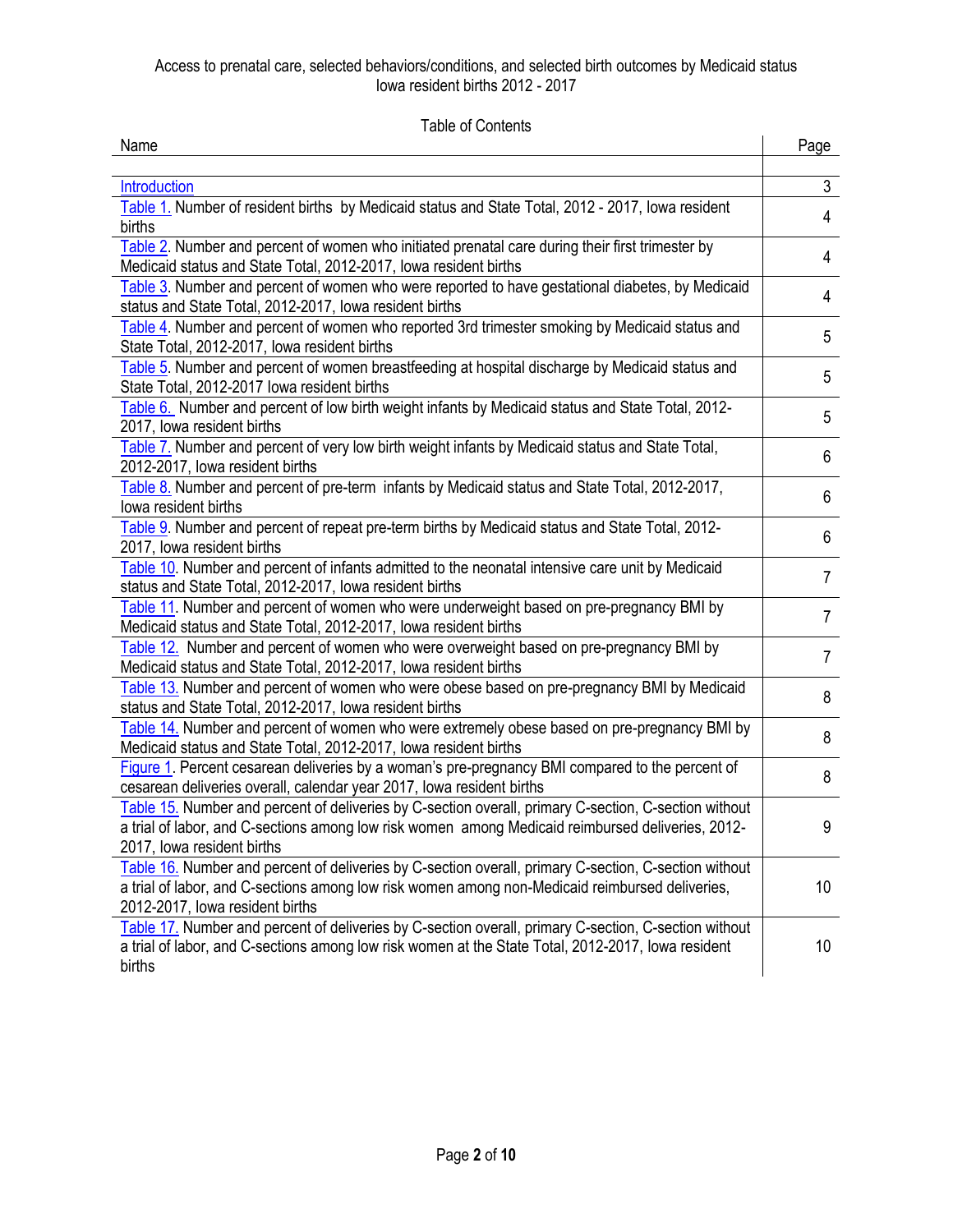# **Introduction**

**Report purpose:** The purpose of this report is to highlight access to prenatal care, selected behaviors and birth outcomes of women whose labor and delivery costs were reimbursed by Medicaid, compared to women whose labor and delivery costs were not reimbursed by Medicaid.

**Background**: Medicaid is a state/federal program that provides health insurance for groups of low-income people, including pregnant women. Iowa Medicaid is administered by the Iowa Department of Human Services through the Iowa Medicaid Enterprise. In Iowa, pregnant women may be eligible for Medicaid if their household income is below 375 percent of the federal poverty level.

**Data Sources**: Data for this report were derived from a matched file of the birth certificate and Medicaid paid claims for calendar years 2012 through 2017. Medicaid status was based on a paid claim of a delivery for diagnostic related groups between 765 and 775, and linked to a birth certificate. Birth certificate data were used to determine maternal demographic characteristics, pre-existing conditions, cigarette smoking during pregnancy, prenatal care initiation and infant birth outcomes.

# **Report highlights**

- The percent of deliveries reimbursed by Medicaid significantly increased between calendar year 2016 and 2017 (38.6% to 40.8%; Table 1).
- Regardless of Medicaid status, the percent of women who initiated prenatal care during their first trimester has changed little between the years of 2012 and 2017 (Table 2)
	- $\circ$  The percent of women with Medicaid reimbursed deliveries who initiated prenatal care during their first trimester is lower compared to women without a Medicaid reimbursed delivery.
- The percent of women with gestational diabetes (Table 3) as well as the percent of women with extreme pre-pregnancy obesity (Table 14) has significantly increased from 2012-2017.
- The percent of women who reported that they were breastfeeding at hospital discharge has significantly increased from 2012-2017, regardless of a mother's Medicaid status (Table 5).
- The percent of women who report third trimester cigarette smoking continues to decline (Table 4).
- The percent of infants who experienced adverse birth outcomes such as being born at low birth weight (Table6X), at a very low birth weight (Table 7), and those born pre-maturely (Table 8) has remained relatively stable from 2012-2017.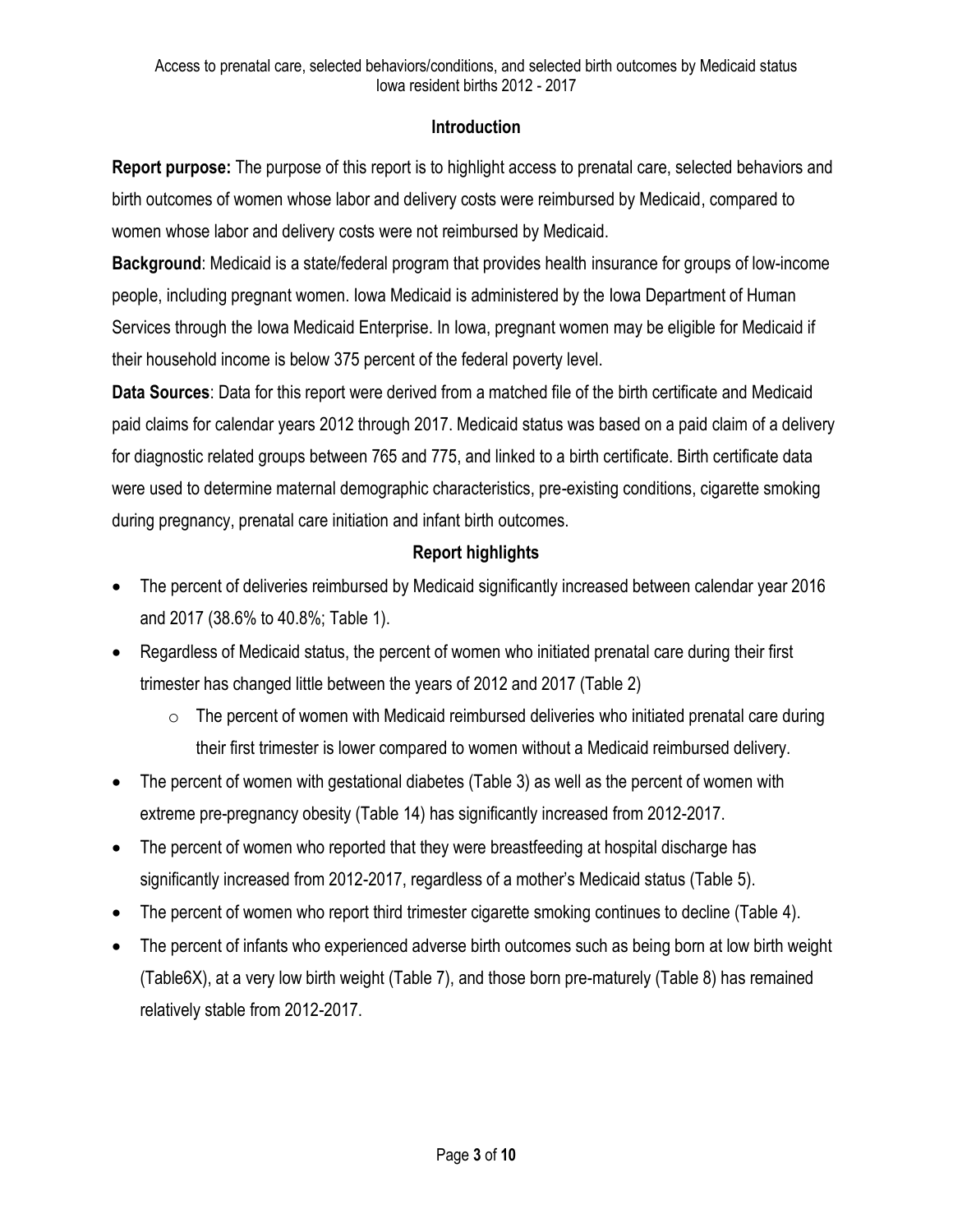# [Back to Table of Contents](#page-1-1)

<span id="page-3-0"></span>

|      | Medicaid <sup>1</sup> |      | Non-Medicaid <sup>2</sup> | State Total <sup>3</sup> |
|------|-----------------------|------|---------------------------|--------------------------|
| Year | <b>Number</b>         | %    | <b>Number</b>             | <b>Number</b>            |
| 2017 | 15,683                | 40.8 | 22,725                    | 38,408                   |
| 2016 | 15,135                | 38.6 | 24,088                    | 39,223                   |
| 2015 | 15,405                | 39.1 | 24,062                    | 39,467                   |
| 2014 | 15,229                | 38.4 | 24,456                    | 39,685                   |
| 2013 | 15,212                | 38.9 | 23,801                    | 39,013                   |
| 2012 | 15,598                | 40.3 | 23,088                    | 38,686                   |

#### Table 1. Number of resident births by Medicaid status and State Total, 2012 - 2017, Iowa resident births

<span id="page-3-1"></span>Table 2. Number and percent of women who initiated prenatal care during their first trimester by Medicaid status and State Total, 2012 - 2017, Iowa resident births<sup>4</sup>

|      | <b>Medicaid</b> |      | <b>Non-Medicaid</b> |      | <b>State Total</b> |      |
|------|-----------------|------|---------------------|------|--------------------|------|
| Year | <b>Number</b>   | %    | <b>Number</b>       | $\%$ | <b>Number</b>      | %    |
| 2017 | 11,496          | 76.4 | 18,743              | 88.4 | 30,236             | 83.4 |
| 2016 | 10,906          | 75.3 | 19,720              | 87.2 | 30,626             | 82.6 |
| 2015 | 11,116          | 75.8 | 20,134              | 88.7 | 31,250             | 83.6 |
| 2014 | 11,642          | 77.0 | 21,428              | 88.1 | 33,070             | 83.9 |
| 2013 | 11,647          | 77.1 | 20,936              | 88.5 | 32,583             | 84.1 |
| 2012 | 11,887          | 76.7 | 20,402              | 89.0 | 32,289             | 84.0 |

Overall, Iowa has exceeded the Healthy People 2020<sup>\*\*</sup> goal of 77.9% for the percent of pregnant women who receive prenatal care in the first trimester (Table 2). However, Iowa has not yet met this goal for women with a Medicaid reimbursed delivery. Early initiation of prenatal care can reduce maternal and infant mortality and morbidity through early identification and treatment of risk factors for adverse birth outcomes.

Table 3. Number and percent of women who were reported to have gestational diabetes, by Medicaid status and State Total, 2012-2017, Iowa resident births

|      | <b>Medicaid</b> |     | <b>Non-Medicaid</b> |     | <b>State Total</b> |     |
|------|-----------------|-----|---------------------|-----|--------------------|-----|
| Year | <b>Number</b>   | %   | <b>Number</b>       | %   | <b>Number</b>      | %   |
| 2017 | ,361            | 8.7 | 1,696               | 7.5 | 3,057              | 8.0 |
| 2016 | 1,166           |     | .688                | 7.0 | 2,854              | 7.3 |
| 2015 | 1,141           | 7.4 | 1,567               | 6.5 | 2,708              | 6.9 |
| 2014 | 1,138           | 7.5 | 1,614               | 6.6 | 2,752              | 6.9 |
| 2013 | 1,091           |     | 1,525               | 6.4 | 2,616              | 6.7 |
| 2012 | 1,036           | 6.6 | 1,435               | 6.2 | 2,471              | 6.4 |

l <sup>1</sup> Medicaid status was determined by a linkage between Medicaid paid claims and the certificate of live birth

<sup>2</sup> Non-Medicaid status includes private insurance, self-pay, and other governmental payment sources

<sup>3</sup> State total refers to the combined total of Medicaid reimbursed births plus those births reimbursed by another source.

<sup>&</sup>lt;sup>4</sup> CY 2015-2017 revised to exclude resident births that occurred outside of Iowa – PNC not reported for resident births that occurred outside of Iowa.

<sup>\*\*</sup> Healthy People provided science based, 10 national objectives for improving the health of all Americans.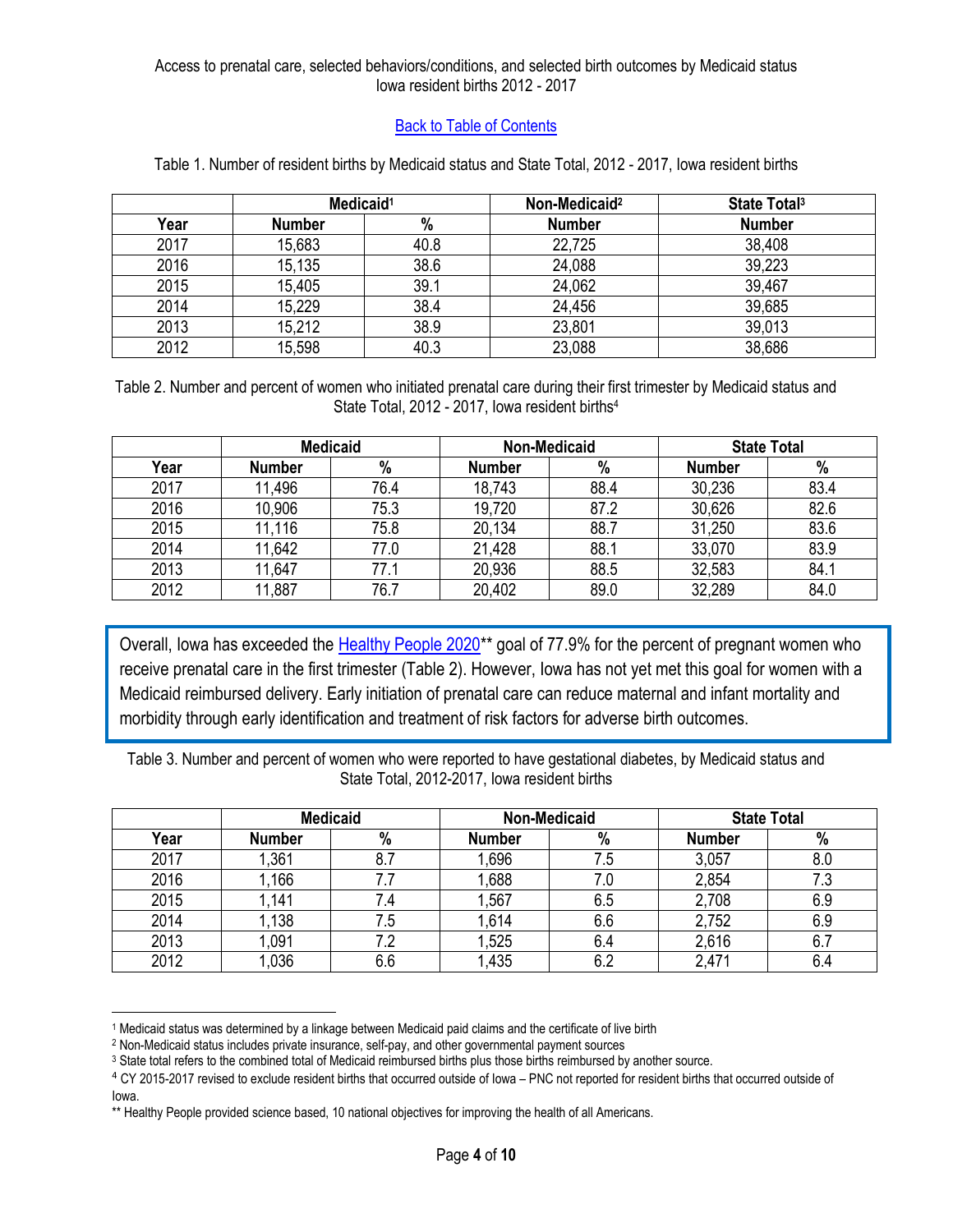## **[Back to Table of Contents](#page-1-1)**

|      | <b>Medicaid</b> |      | Non-Medicaid  |     | <b>State Total</b> |      |
|------|-----------------|------|---------------|-----|--------------------|------|
| Year | <b>Number</b>   | %    | <b>Number</b> | %   | <b>Number</b>      | $\%$ |
| 2017 | 2,681           | 17.1 | 0.030         | 4.5 | 3,711              | 9.7  |
| 2016 | 2,734           | 18.1 | ,140          | 4.7 | 3,874              | 9.9  |
| 2015 | 2,979           | 19.4 | ,266          | 5.3 | 4,245              | 10.8 |
| 2014 | 3,187           | 21.0 | ,358          | 5.6 | 4,545              | 11.5 |
| 2013 | 3,318           | 21.8 | 1,356         | 5.7 | 4,674              | 12.0 |
| 2012 | 3,450           | 22.2 | ,216          | 5.3 | 4,666              | 12.1 |

<span id="page-4-0"></span>Table 4. Number and percent of women who reported 3<sup>rd</sup> trimester smoking by Medicaid status and State Total, 2012-2017, Iowa resident births

Between 2012 and 2017, the percent of women who reported that they smoked cigarettes during their third trimester has decreased by 23% among women with Medicaid reimbursed deliveries and by 15.1% among women without Medicaid reimbursed deliveries (Table 4). However, in order to achieve the Healthy People 2020 goal for abstinence from cigarette smoking among pregnant women of 98.6%, health care providers and other stakeholders need to continue to provide interventions and information to reduce smoking rates among pregnant women.

<span id="page-4-1"></span>Table 5. Number and percent of women breastfeeding at hospital discharge by Medicaid status and State Total, 2012-2017, Iowa resident births

|      | <b>Medicaid</b> |      | <b>Non-Medicaid</b> |      | <b>State Total</b> |      |
|------|-----------------|------|---------------------|------|--------------------|------|
| Year | <b>Number</b>   | $\%$ | <b>Number</b>       | %    | <b>Number</b>      | %    |
| 2017 | 11,349          | 72.6 | 19,946              | 88.0 | 31,295             | 81.7 |
| 2016 | 10,930          | 72.4 | 21,145              | 87.9 | 32,075             | 81.8 |
| 2015 | 10,818          | 71.1 | 20,770              | 87.3 | 31,588             | 80.0 |
| 2014 | 9,923           | 65.2 | 20,228              | 82.7 | 30,151             | 76.0 |
| 2013 | 9,580           | 63.0 | 19,569              | 82.2 | 29,149             | 74.7 |
| 2012 | 9,497           | 60.9 | 18,741              | 81.2 | 28,238             | 73.0 |

<span id="page-4-2"></span>Table 6. Number and percent of LBW<sup>5</sup> infants by Medicaid status and State Total, 2012-2017, Iowa resident births

|      | <b>Medicaid</b> |     | <b>Non-Medicaid</b> |     | <b>State Total</b> |     |
|------|-----------------|-----|---------------------|-----|--------------------|-----|
| Year | <b>Number</b>   | %   | <b>Number</b>       | %   | <b>Number</b>      | %   |
| 2017 | .129            |     | .374                | 6.1 | 2,503              | 6.5 |
| 2016 | 1,213           | 8.0 | 1,407               | 5.9 | 2,620              | 6.7 |
| 2015 | 1,245           | 8.1 | ,397                | 5.8 | 2,642              | 6.7 |
| 2014 | .090            | 7.2 | .557                | 6.4 | 2,647              | 6.7 |
| 2013 | ,044            | 6.9 | 1,492               | 6.3 | 2,536              | 6.5 |
| 2012 | ,098            | 7.0 | .461                | 6.3 | 2,559              | 6.6 |

 $\overline{a}$ <sup>5</sup> Infant LBW = infant birth weight of <=2500 grams. Calculation includes VLBW infants.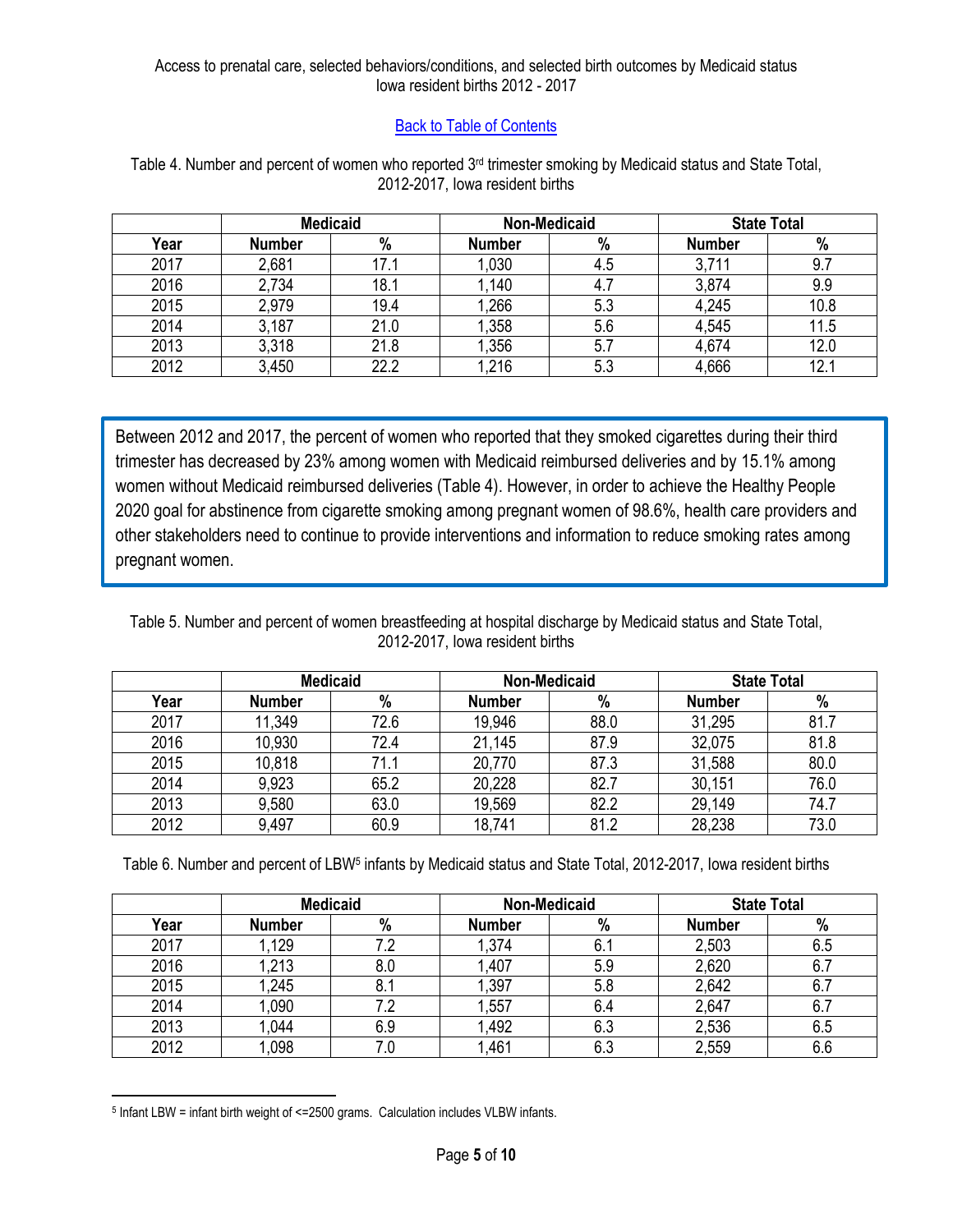### [Back to Table of Contents](#page-1-1)

|      |               | <b>Medicaid</b> |               | <b>Non-Medicaid</b> |               | <b>State Total</b> |
|------|---------------|-----------------|---------------|---------------------|---------------|--------------------|
|      | <b>Number</b> | %               | <b>Number</b> | %                   | <b>Number</b> | %                  |
| 2017 | 189           |                 | 214           | 0.9                 | 403           |                    |
| 2016 | 187           |                 | 254           | ι.                  | 441           | . .                |
| 2015 | 219           | .4              | 246           | 1.C                 | 465           | 1.2                |
| 2014 | 199           | ن. ا            | 233           | I.U                 | 432           | . .                |
| 2013 | 174           | . .             | 256           | ι.                  | 430           | . .                |
| 2012 | 180           |                 | 256           | ι.                  | 436           |                    |

<span id="page-5-0"></span>Table 7. Number and percent of VLBW<sup>6</sup> infants by Medicaid status and State Total, 2012-2017, Iowa resident births

<span id="page-5-1"></span>Table 8. Number and percent of pre-term<sup>7</sup> infants by Medicaid status and State Total, 2012-2017, Iowa resident births

|      | <b>Medicaid</b> |      | <b>Non-Medicaid</b> |      | <b>State Total</b> |      |
|------|-----------------|------|---------------------|------|--------------------|------|
| Year | <b>Number</b>   | $\%$ | <b>Number</b>       | $\%$ | <b>Number</b>      | $\%$ |
| 2017 | 1,493           | 9.5  | 2,027               | 8.9  | 3,520              | 9.2  |
| 2016 | ,535            | 10.2 | 2,089               | 8.7  | 3,624              | 9.2  |
| 2015 | 1,524           | 9.9  | 2,037               | 8.5  | 3,561              | 9.0  |
| 2014 | <b>424</b>      | 9.4  | 2,273               | 9.3  | 3,697              | 9.3  |
| 2013 | 1,373           | 9.0  | 2,149               | 9.0  | 3,522              | 9.0  |
| 2012 | 1,517           | 9.7  | 2,205               | 9.6  | 3,722              | 9.6  |

Iowa has received a grade of "B" in the [2018 March of Dimes Premature Birth Report Card,](https://www.marchofdimes.org/mission/prematurity-reportcard.aspx) based on a result of 9.2% pre-term (premature) births, and reported in Table 8 for 2017. The March of Dimes goal is to reach a prematurity rate of 8.1% by 2020.

<span id="page-5-2"></span>Table 9. Number and percent of **repeat** pre-term births by Medicaid status and State Total, 2012-2017, Iowa resident births

|      | <b>Medicaid</b> |      | <b>Non-Medicaid</b> |      | <b>State Total</b> |      |
|------|-----------------|------|---------------------|------|--------------------|------|
| Year | <b>Number</b>   | $\%$ | <b>Number</b>       | %    | <b>Number</b>      | %    |
| 2017 | 203             | 21.4 | 179                 | 15.9 | 382                | 18.4 |
| 2016 | 222             | 21.9 | 196                 | 16.9 | 418                | 19.2 |
| 2015 | 202             | 21.7 | 192                 | 17.1 | 394                | 19.2 |
| 2014 | 257             | 18.0 | 222                 | 23.4 | 479                | 20.2 |
| 2013 | 222             | 25.3 | 225                 | 17.2 | 447                | 20.5 |
| 2012 | 209             | 21.2 | 197                 | 14.5 | 406                | 17 O |

 $\overline{a}$ 

<sup>6</sup> Infant VLBW = infant birth weight of <=1500 grams.

<sup>7</sup> Pre-term birth = infants born at < 37 weeks gestation based on OB estimate of gestational age reported on the birth certificate. Prior to 2012 mother's LMP was used to calculate gestational age.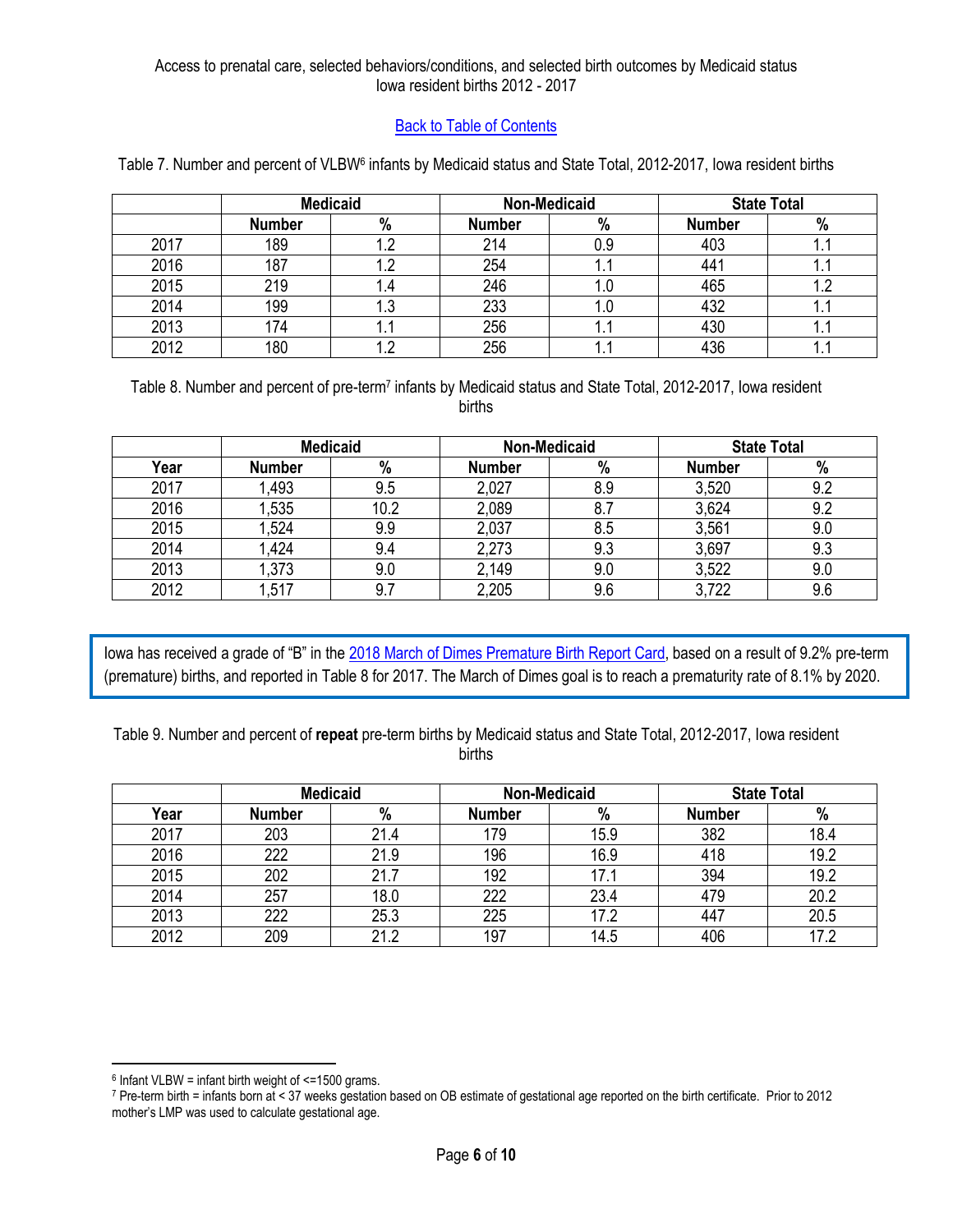### [Back to Table of Contents](#page-1-1)

<span id="page-6-0"></span>Table 10. Number and percent of infants admitted to the NICU<sup>8</sup> by Medicaid status and State Total, 2012-2017, Iowa resident births

|      | <b>Medicaid</b> |      | <b>Non-Medicaid</b> |     | <b>State Total</b> |     |
|------|-----------------|------|---------------------|-----|--------------------|-----|
| Year | <b>Number</b>   | %    | <b>Number</b>       | %   | <b>Number</b>      | %   |
| 2017 | 1,529           | 9.8  | 1,995               | 8.8 | 3,524              | 9.2 |
| 2016 | 1,426           | 9.4  | 1,948               | 8.1 | 3,374              | 8.6 |
| 2015 | 1,519           | 9.9  | 2,058               | 8.6 | 3,577              | 9.1 |
| 2014 | .403            | 9.2  | 2,223               | 9.1 | 3,626              | 9.1 |
| 2013 | 1,359           | 8.9  | 2,331               | 9.8 | 3,690              | 9.5 |
| 2012 | ,577            | 10.1 | 2,126               | 9.2 | 3,703              | 9.6 |

<span id="page-6-1"></span>Table 11. Number and percent of women who were **underweight**<sup>9</sup> , based on pre-pregnancy BMI*<sup>10</sup>* Medicaid status and State Total, 2012-2017, Iowa resident births

|      | <b>Medicaid</b> |     | <b>Non-Medicaid</b> |     | <b>State Total</b> |           |
|------|-----------------|-----|---------------------|-----|--------------------|-----------|
| Year | <b>Number</b>   | %   | <b>Number</b>       | %   | <b>Number</b>      | %         |
| 2017 | 516             | 3.3 | 550                 | 2.4 | 1,066              |           |
| 2016 | 543             | 3.6 | 595                 | 2.5 | 1,138              | 2.9       |
| 2015 | 584             | 3.8 | 629                 | 2.6 | ,213               | <b>U.</b> |
| 2014 | 603             | 4.U | 686                 | 2.8 | 1,289              | 3.3       |
| 2013 | 600             | 4.0 | 640                 | 2.7 | 1,240              | 3.2       |
| 2012 | 650             | ے.4 | 673                 | 2.9 | ,323               | 3.4       |

<span id="page-6-2"></span>Table 12. Number and percent of women who were **overweight**, based on pre-pregnancy BMI Medicaid status and State Total, 2012-2017, Iowa resident births

|      | <b>Medicaid</b> |      |               | <b>Non-Medicaid</b> | <b>State Total</b> |      |  |
|------|-----------------|------|---------------|---------------------|--------------------|------|--|
| Year | <b>Number</b>   | %    | <b>Number</b> | $\%$                | <b>Number</b>      | %    |  |
| 2017 | 4,075           | 26.1 | 5,960         | 26.3                | 5,960              | 26.3 |  |
| 2016 | 3,757           | 24.9 | 6,232         | 26.0                | 6,232              | 26.0 |  |
| 2015 | 3,893           | 25.4 | 6,201         | 25.9                | 6,201              | 25.9 |  |
| 2014 | 3,940           | 26.0 | 6,281         | 25.6                | 6,281              | 25.6 |  |
| 2013 | 3,898           | 25.7 | 6,154         | 26.0                | 6,154              | 26.0 |  |
| 2012 | 3,975           | 25.6 | 5,850         | 25.5                | 5,850              | 25.5 |  |

l

<sup>8</sup> Neonatal intensive care unit

<sup>9</sup> Underweight <18.5 BMI; overweight 25.0-29.9 BMI; obese 30.0-39.9 BMI; extreme obesity 40.0 or greater. See [Weight Gain During](https://www.nap.edu/resource/12584/Report-Brief---Weight-Gain-During-Pregnancy.pdf)  **[Pregnancy](https://www.nap.edu/resource/12584/Report-Brief---Weight-Gain-During-Pregnancy.pdf) an[d Defining Adult Overweight and Obesity](https://www.cdc.gov/obesity/adult/defining.html)** 

 $10$  BMI = Body mass index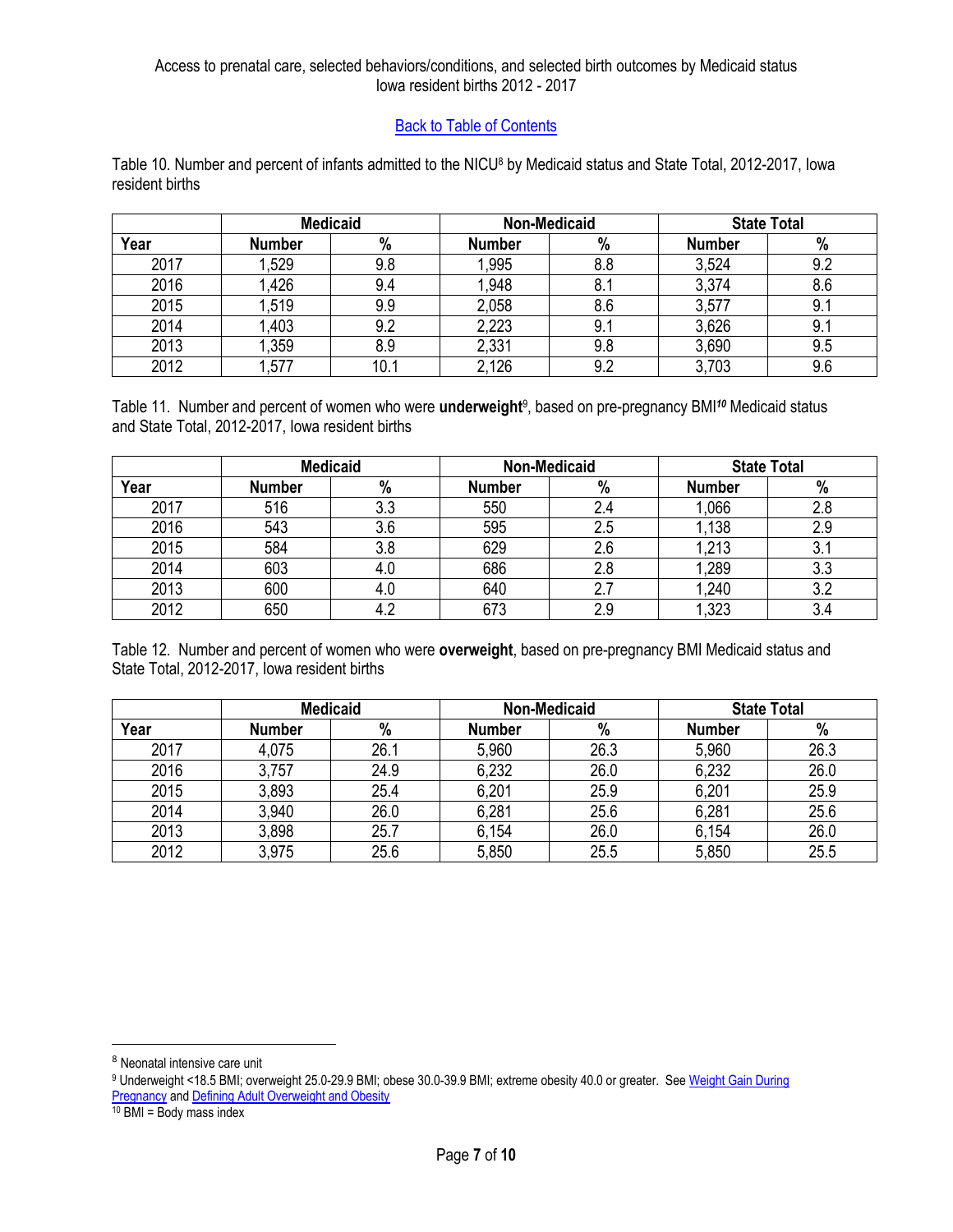# [Back to Table of Contents](#page-1-1)

<span id="page-7-0"></span>Table 13. Number and percent of women who were **obese11**, based on pre-pregnancy BMI Medicaid status and State Total, 2012-2017, Iowa resident births

|      | <b>Medicaid</b> |      |               | <b>Non-Medicaid</b> | <b>State Total</b> |      |  |
|------|-----------------|------|---------------|---------------------|--------------------|------|--|
| Year | <b>Number</b>   | %    | <b>Number</b> | %                   | <b>Number</b>      | %    |  |
| 2017 | 4,009           | 25.6 | 4,700         | 20.4                | 8,709              | 22.7 |  |
| 2016 | 3,899           | 25.9 | 4,925         | 20.5                | 8,824              | 22.6 |  |
| 2015 | 3,799           | 24.8 | 4,534         | 19.0                | 8,333              | 21.2 |  |
| 2014 | 3,674           | 24.3 | 4,608         | 18.2                | 8,282              | 21.0 |  |
| 2013 | 3,729           | 24.6 | 4,394         | 18.6                | 8,123              | 20.9 |  |
| 2012 | 3,676           | 23.7 | 4,133         | 18.0                | 7,809              | 20.3 |  |

<span id="page-7-1"></span>Table 14. Number and percent of women who were **extremely obese**, based on pre-pregnancy BMI Medicaid status and State Total, 2012-2017, Iowa resident births

|      | <b>Medicaid</b> |     |               | <b>Non-Medicaid</b> | <b>State Total</b> |     |
|------|-----------------|-----|---------------|---------------------|--------------------|-----|
| Year | <b>Number</b>   | %   | <b>Number</b> | %                   | <b>Number</b>      | %   |
| 2017 | 1,246           | 8.0 | 1,161         | 5.1                 | 2,407              | 6.3 |
| 2016 | 1,198           | 8.0 | ,140          | 4.8                 | 2,338              | 6.0 |
| 2015 | 1,128           | 7.4 | 1.071         | 4.5                 | 2,199              | 5.6 |
| 2014 | ,080            |     | ,045          | 4.3                 | 2,125              | 5.4 |
| 2013 | 1,023           | 6.8 | 909           | 3.8                 | 1,932              | 5.0 |
| 2012 | 0.002           | 6.5 | 901           | 3.9                 | ,903               | 4.9 |

<span id="page-7-2"></span>Figure 1. Percent cesarean deliveries by a woman's pre-pregnancy BMI compared to the percent of cesarean deliveries overall, calendar year 2017, Iowa resident births



<sup>&</sup>lt;sup>11</sup> Underweight <18.5 BMI; overweight 25.0-29.9 BMI; obese 30.0-39.9 BMI; extreme obesity 40.0 or greater. See Weight Gain During **[Pregnancy](https://www.nap.edu/resource/12584/Report-Brief---Weight-Gain-During-Pregnancy.pdf) an[d Defining Adult Overweight and Obesity](https://www.cdc.gov/obesity/adult/defining.html)** 

 $\overline{\phantom{a}}$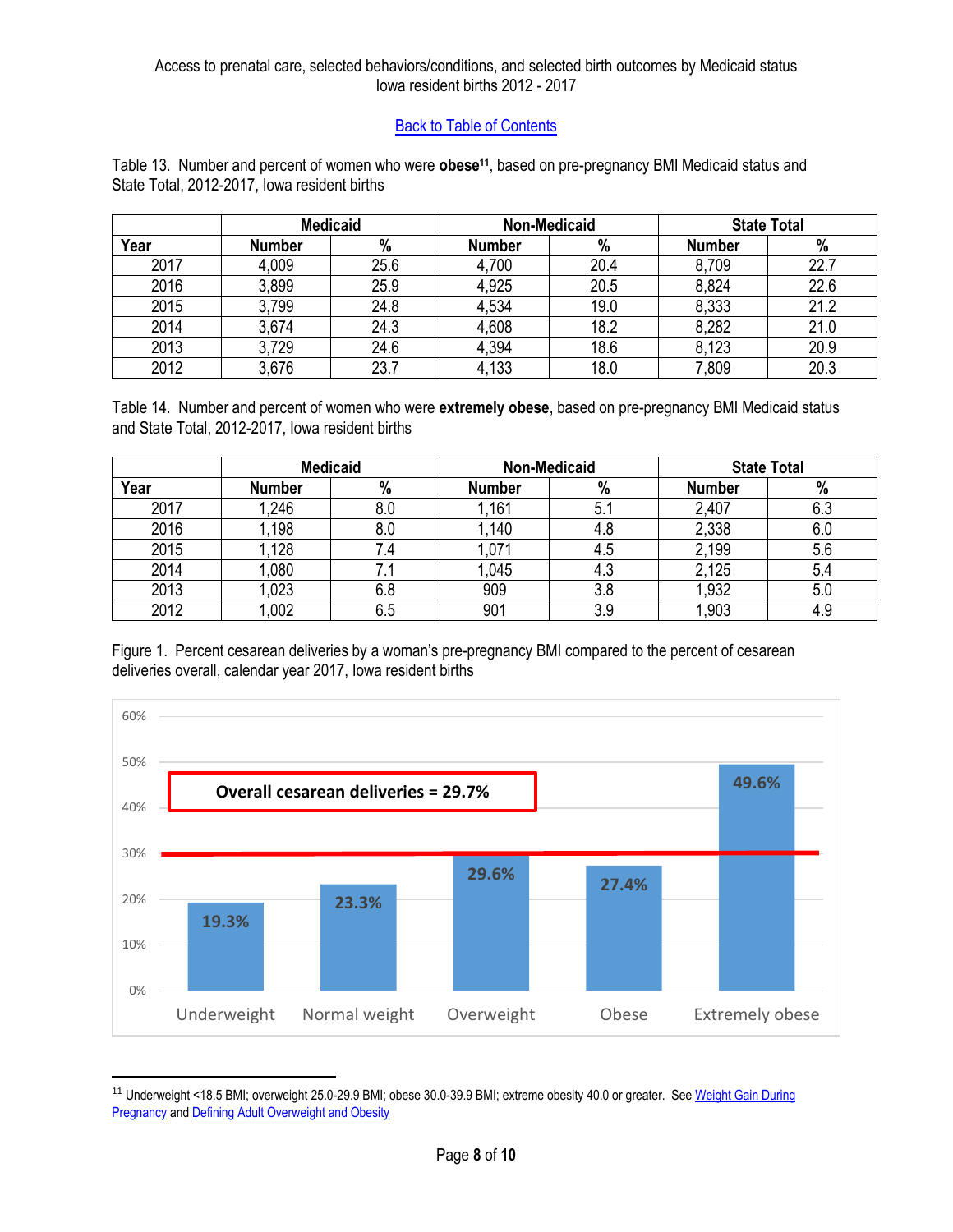## [Back to Table of Contents](#page-1-2)

Table 15. Number and percent of deliveries by C-section overall, primary C-section, C-section **without** a trial of labor, and C-sections among low risk women<sup>12</sup> *among Medicaid reimbursed* deliveries, 2012-2017, Iowa resident births

|      | <b>C-sections overall</b> |      | <b>Primary c-sections</b> |      | C-sections without a TOL <sup>13</sup> |      | C-sections among low risk women |      |
|------|---------------------------|------|---------------------------|------|----------------------------------------|------|---------------------------------|------|
| Year | <b>Number</b>             | %    | Number                    | %    | <b>Number</b>                          | %    | <b>Number</b>                   | ℅    |
| 2017 | 4,652                     | 29.7 | 2,485                     | 15.9 | 2,725                                  | 17.4 | 1,013                           | 24.3 |
| 2016 | 4,601                     | 30.4 | 2,557                     | 19.9 | 2,775                                  | 18.3 | 1,005                           | 23.8 |
| 2015 | 4,640                     | 30.1 | 2,565                     | 16.7 | 2,911                                  | 18.9 | 1,033                           | 23.4 |
| 2014 | 4,542                     | 29.8 | 2,347                     | 15.4 | 3,038                                  | 20.0 | 1,033                           | 23.7 |
| 2013 | 4,651                     | 30.6 | 2,458                     | 16.2 | 3,070                                  | 20.2 | 1,150                           | 24.4 |
| 2012 | 4,812                     | 30.9 | 2,726                     | 17.5 | 3,107                                  | 19.9 | 1,299                           | 26.2 |

# Tables 15-17

- <span id="page-8-0"></span> Regardless of reimbursement status, about one in three women who gave birth in Iowa from 2012-2017 did so by a Cesarean delivery. According to the American College of Obstetricians and Gynecologists, Cesarean deliveries are clearly indicated for certain clinical conditions (placenta previa, uterine rupture). However, in the absence of these conditions, Cesarean delivery may pose a higher risk for maternal or newborn morbidity than vaginal delivery.
- One strategy to reduce C-sections overall, is to reduce the percent of primary Cesarean deliveries. The American College of Obstetricians and Gynecologists with the Society for Maternal-Fetal Medicine have developed a consensus statement called the Safe Prevention of the Primary [Cesarean Delivery.](https://www.acog.org/Clinical-Guidance-and-Publications/Obstetric-Care-Consensus-Series/Safe-Prevention-of-the-Primary-Cesarean-Delivery?IsMobileSet=false#table3)
- Strategies that support women to attain and maintain a healthy pre-pregnancy weight may also reduce the percent of Cesarean deliveries in Iowa.
- The Healthy People 2020 goal is to reduce the percent of C-section births among low risk women from a baseline of 26.5% to 23.9% by 2020. Iowa is making progress toward this goal regardless of a woman's Medicaid status.

 $\overline{\phantom{a}}$ 

<sup>&</sup>lt;sup>12</sup> Women at low risk for a c-section are defined as nulliparous women, who gave birth to a singleton infant, in vertex presentation at a gestational age of greater than or equal to 37 weeks

 $13$  TOL = Trial of labor – includes all C-sections (primary and repeat)